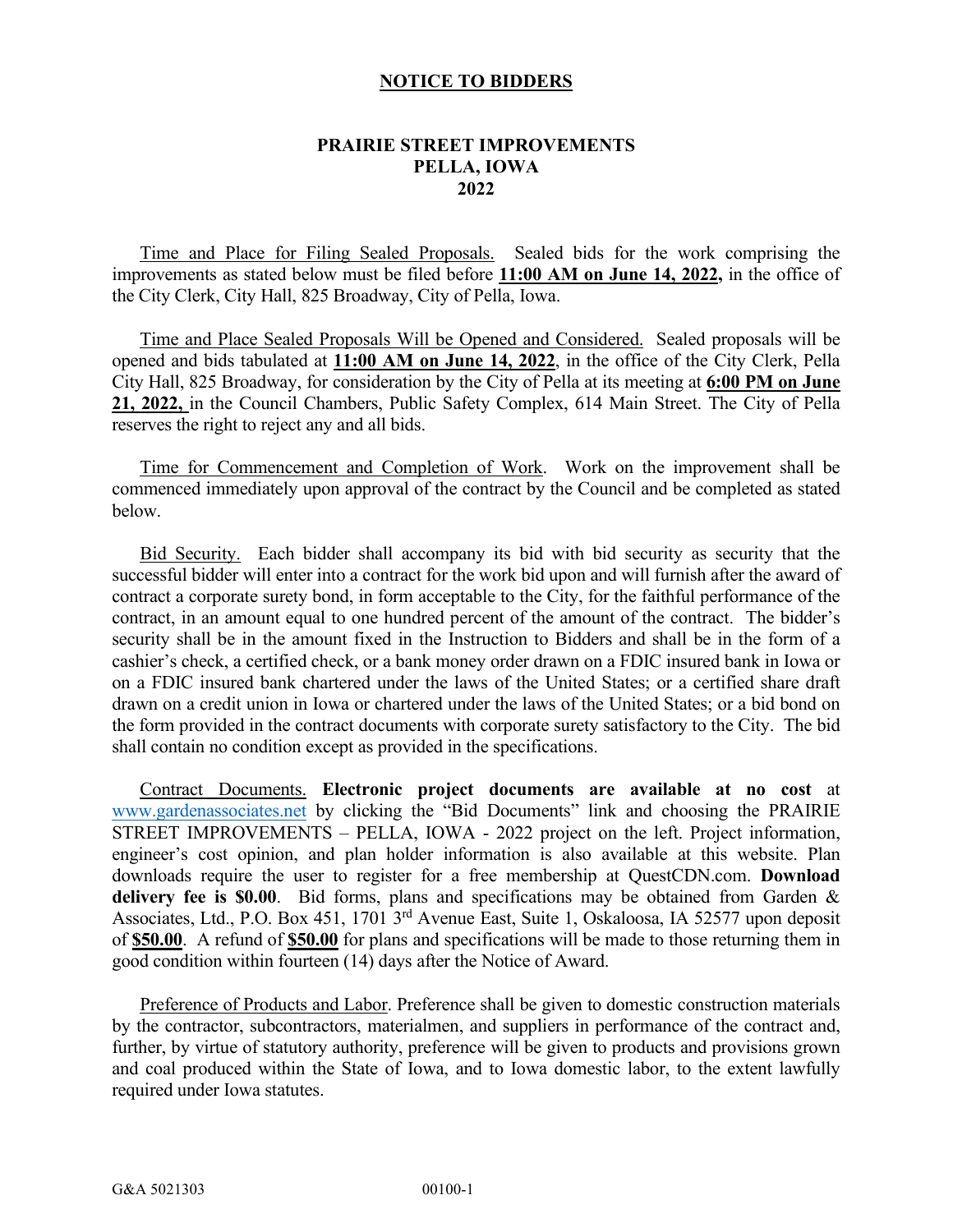General Nature of Improvement. The work generally consists of the following:

Excavation, Class  $10 - 2,065$  CY; Subgrade Preparation (12" Thick) – 4,890 SY; Subbase, Modified – 4,090 SY; Subbase, Class 'A' – 800 SY; Compaction Testing – Lump Sum; Trench Foundation – 50 TON; Trench Compaction Testing – Lump Sum; Storm Sewer, Trenched, RCP, 12" – 90 LF; Storm Sewer, Trenched, RCP, 15" – 526 LF; Storm Sewer, Trenched, RCP, 21" – 307 LF; Storm Sewer, Trenched, RCP, 24" – 194 LF; Storm Sewer, Trenched, RCAP, 28.5"x18" – 136 LF; Removal of Storm Sewer, All Types, <24" – 610 LF; Pipe Apron, RCP, 24" – 1 EA; Subdrain (Longitudinal), 4" – 1,940 LF; Subdrain Outlets and Connections, 4" or 6" – 16 EA; Gate Valve, 6" – 1 EA; Fire Hydrant Adjustment – 1 EA; Valve Box Removal – 1 EA; Existing Fire Hydrant Assembly Relocation – 1 EA; Lower/Relocate Existing Water Main – 3 EA; Manhole, SW-401, 48" Dia. – 1 EA; Manhole, SW-401, 60" Dia. – 1 EA; Shallow Rectangular Manhole (4'x 4' Min.), SW-406; 1 EA; Intake, SW-501 – 1 EA; Intake, SW-503 – 3 EA; Intake, SW-503, Modified – 1 EA; Intake, SW-507, Small Box – 3 EA; Area Intake, SW-511 – 1 EA; Area Intake, SW-512, Case 1, 24" Riser – 3 EA; Manhole Adjustment, Minor – 1 EA; Remove Intake – 1 EA; Pavement, PCC, 8" Thick – 4,335 SY; PCC Pavement Samples and Testing – Lump Sum; Removal of Driveway – 224 SY; Driveway, Paved, PCC, 7" Thick – 737 SY; Driveway, Granular (Class 'A' Crushed Stone, IDOT Gradation No. 11) – 100 TON; Pavement Removal – 670 SY; Temporary Traffic Control – Lump Sum; Hydraulic Seeding, Seeding, Fertilizing, and Mulching – Lump Sum; SWPPP Preparation – Lump Sum; SWPPP Management – Lump Sum; Silt Fence – 500 LF; Silt Fence, Removal of Sediment – 500 LF; Silt Fence, Removal of Device – 500 LF; Revet Mattresses,  $6x - 3CY$ ; and Mobilization – Lump Sum.

Building materials, supplies, and equipment incorporated into said improvement are exempt from Iowa Department of Revenue and Finance sales tax and any applicable local option sales tax and school infrastructure local option sales tax pursuant to Iowa Code Sections: 422.42 (15) & (16), and 422.47 (5). Bidder shall not include payment of Iowa sales tax in Bid. "Jurisdiction" will provide Purchasing Agent Authorization Letter and Designated Exempt Entity Iowa Construction Sales Tax Exemption Certificate. Contractor will coordinate sales tax exempt purchases with subcontractors and material and equipment suppliers. Contractor will maintain records identifying the materials purchased sales tax exempt and will maintain records verifying the use of said materials on said improvement.

Payment to the Contractor for said improvements will be made in monthly estimates and one final payment. Monthly estimates will be equivalent to ninety-five percent (95%) of the contract value of the work completed during the preceding calendar month. Such monthly payment will in no way be construed as an act of acceptance for any part of the work partially or totally.

In accordance with Iowa statutes, a resident bidder shall be allowed a preference as against a nonresident bidder from a state or foreign country if that state or foreign country gives or requires any preference to bidders from that state or foreign country, including but not limited to any preference to bidders, the imposition of any type of labor force preference, or any other form of preferential treatment to bidders or laborers from that state or foreign country. The preference allowed shall be equal to the preference given or required by the state or foreign country in which the nonresident bidder is a resident. In the instance of a resident labor force preference, a nonresident bidder shall apply the same resident labor force preference to a public improvement in this state as would be required in the construction of a public improvement by the state or foreign country in which the nonresident bidder is a resident.